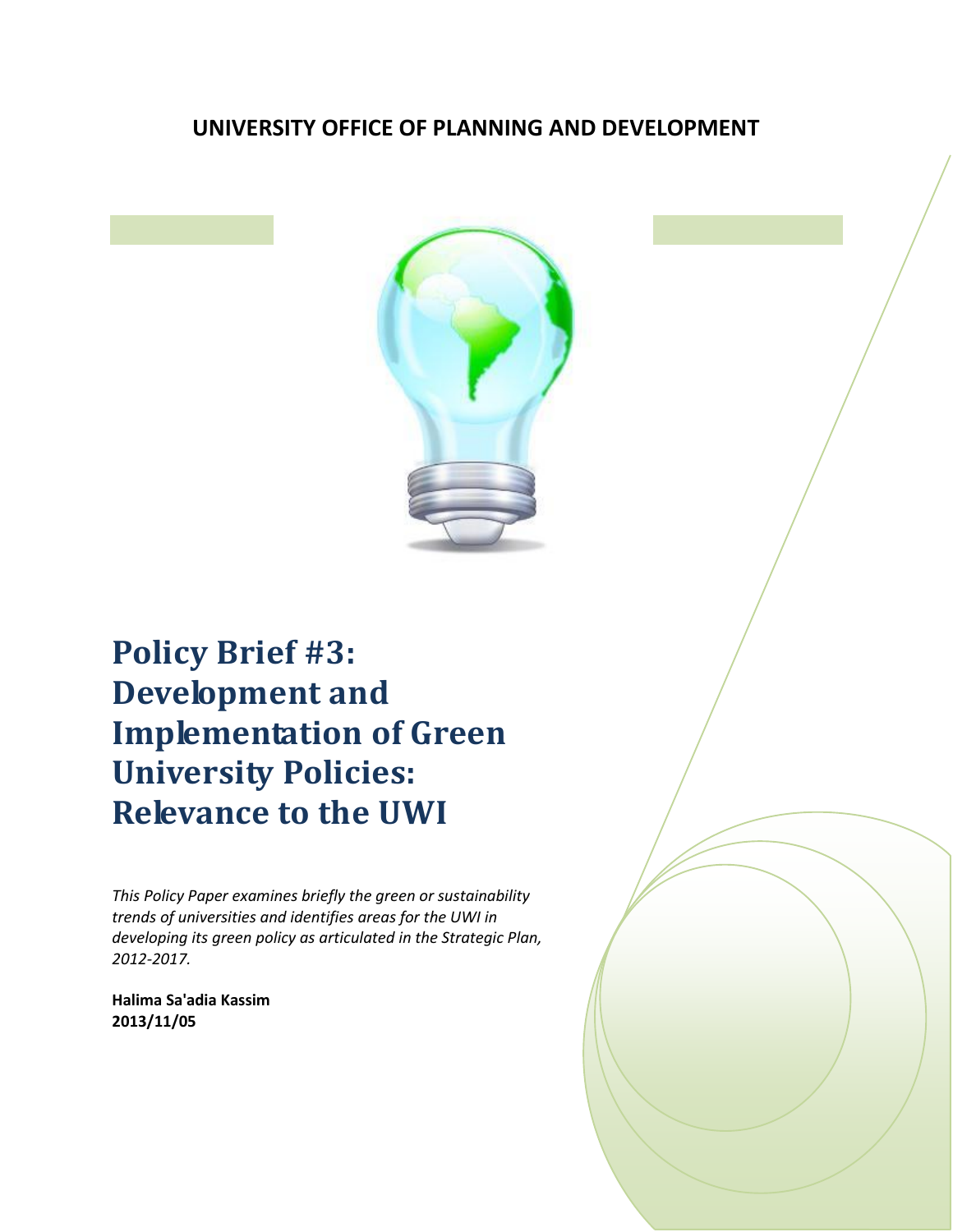## **1. Introduction**

The University of the West Indies *Strategic Plan, 2012-2017* in its Mission includes among its roles 'to support inclusive [….environmental] development' (*SP, 2012-2017*). The *Plan* further identifies as one of its strategic objectives the "develop [ment] and implement [ation] of a green university policy" under the efficient resource utilisation goal in the Financial Perspective. The *Strategic Plan* identifies *inter alia* that a UWI graduate should be *socially, culturally and environmentally responsible.* 

A green policy also known as an environmental or a sustainability policy focuses on minimising impact on the environment by promoting responsible resource use (Brundtland Commission 1987). Green policies are therefore underpinned by environmental consciousness as much as cost-reduction and ought to be seen as part of a larger sustainability thrust. It is anticipated as higher education institutions (HEIs) create significant economic, social, and environmental footprints (Elder and MacGregor 2008) universities would adopt a boarder, more comprehensive and strategic approach to greening, where sustainability efforts will be embedded in its Governance/Management, Curriculum/Training, Research/Innovation, Operations/Daily Practice and Outreach/Service. Greening of HEIs, according to Dahle and Neumayer (2001), is "the process of reducing the multitude of on- and off-site environmental impacts resulting from campus decisions and activities, as well as raising environmental awareness within the human communities of a college or university."

## **2. Purpose of Brief**

The purpose of this *Brief* is to identify and explore the green or sustainability trends of universities based on the latest global information available and provide options and considerations for the UWI in developing its green policy as articulated in the *Strategic Plan, 2012-2017*. This *Brief* is part of a series on *Issues in Higher Education* that seeks to identify key issues which impact on the long term sustainability of the UWI so as to better inform the strategic planning process both at the campus and university wide levels.

#### **3. Sustainability issue in the global context**

The World Meteorological Organization notes that "there is a strong scientific consensus that the global climate is changing and that human activity contributes significantly" (WMO 2013). The United Nations Environmental Programme (UNEP) also notes that climate change is one of the major challenges of our time and adds considerable stress to our societies and to the environment (UNEP 2010). From shifting weather patterns that threaten food production, to rising sea levels that increase the risk of catastrophic flooding, UNEP (2010) asserts the impacts of climate change are global in scope and unprecedented in scale and will impact health and safety, food production, human security, public safety and the economy. Two key approaches have been identified to address the climate change challenge: adaptation (building resilience to climate change) and mitigation (moving towards a low carbon society) supplemented by improving an understanding of climate change science and communication and awareness raising (UNEP 2009).

The means of moving countries to addressing the climate change challenge have sparked many discussions and debates as well as the production of scholarly papers written on the green economy, green taxes, green growth investment, green growth, green marketing, carbon-trading, eco-innovation, eco-products, etc. produced by universities, international development agencies (e.g. UNEP) or financial institutions (e.g. IMF, World Bank) or think tanks (e.g. Brookings, British Council). Transitioning to a low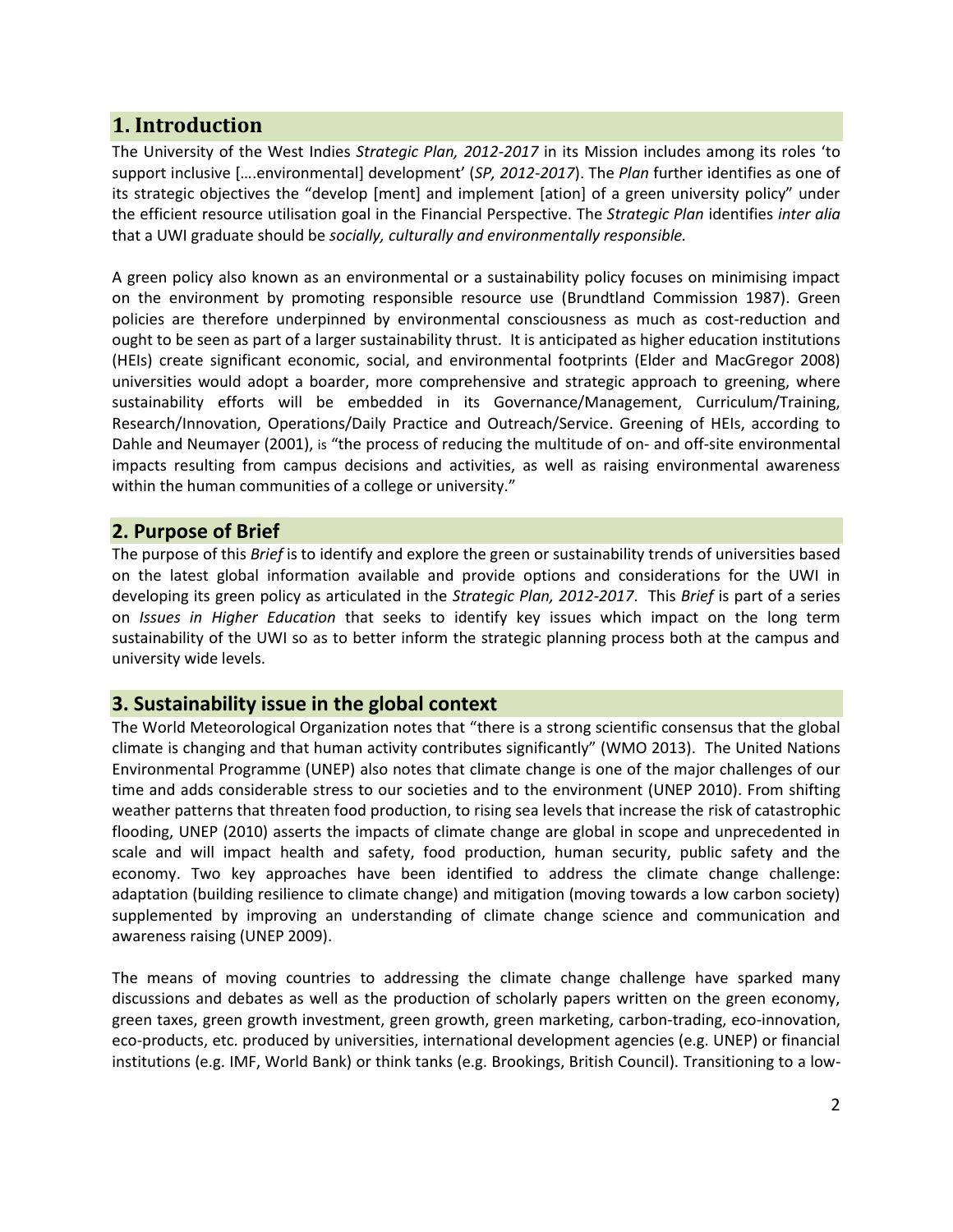carbon and climate-resilient economy is being seen as important steps in enhancing sustainable development, and building mitigation and adaptive capacity and developing strategies. This transition at a country-level requires creating an enabling environment for investment and development. Environmental sustainable policies are considered not only by countries and cities but by the private sector linked to their Corporate Social Responsibility (CSR) programmes. An opportunity exists for universities to supply knowledge and advice countries on green growth policies.

#### **4. Rationale - Why sustainability matter in Universities**

Universities as teaching and research institutions have a critical role to play in preparing students to live in a world concerned more and more with sustainable human development, equity and inclusive growth. Universities therefore have to grapple with curricula renewal to train new students as well as redesign professional development courses to retrain existing professionals in green growth and ecoinnovation policies. Also, research needs to support the goals of sustainable development and the business operational processes that need to be modified to be more sustainable development-friendly. Through their outreach and service universities can support communities and governments with greening initiatives and green growth. A green policy will ensure that these elements are captured and embedded into actions and metrics within the university. A green policy will contribute to giving the UWI a competitive advantage in the Region and thus, position it to be the leader in the field in the Anglophone Caribbean. Further, students are more environmentally conscious and expect that the services and products they access and use to meet environmentally sustainable standards. It is not unlikely that these students will expect their university to participate in the solution towards addressing climate change as well as showcase the relationship between theory and practical realities.

#### **5. Overview of existing trends and practices**

As teaching and research institutions, universities are well placed to influence and take on the leadership for promoting sustainable development. This fact was recognised in numerous international sustainability policies and declarations<sup>1</sup> which acted as a catalyst for universities to integrate sustainable policies into their operations, teaching/research mission and their public service actions to improve the capacity of countries to address environment and development issues (Wright 2002). Informed by the need for smart strategies to reduce the deleterious effects of climate change as well as the actions set out in various international policies and declarations a global trend among universities show they are revising their mission statement, restructuring their courses, research programmes and operations to include sustainability in their perspectives (Faghihimani 2010).

Sustainability efforts on campuses adopt a somewhat binary approach. As Faghihimani (2010) notes the focus of greening is either operational eco-efficiency (i.e. increase raw material efficiency, reduce consumption of energy and production of waste) instead of sustainability in a broader sense, or a greater emphasis on environmental studies and therefore the neglect of policy and operational process. She, like Hall and Murray (2008), notes that a key objective in developing a green university policy would be to develop a holistic approach to integrating sustainability thinking and practice across all aspects of University life – teaching/curriculum, research and inquiry, outreach, strategic planning and operations, organisation and management style, resource management and use, physical structure underpinned by a clear ethos. Faghihimani (2010) further argues for a whole systems approach to recognising a systemic coherence and healthy emergence within and between the dimensions of its operations (i.e. ethos, curriculum, research and inquiry, organisation/management style, resource management and use,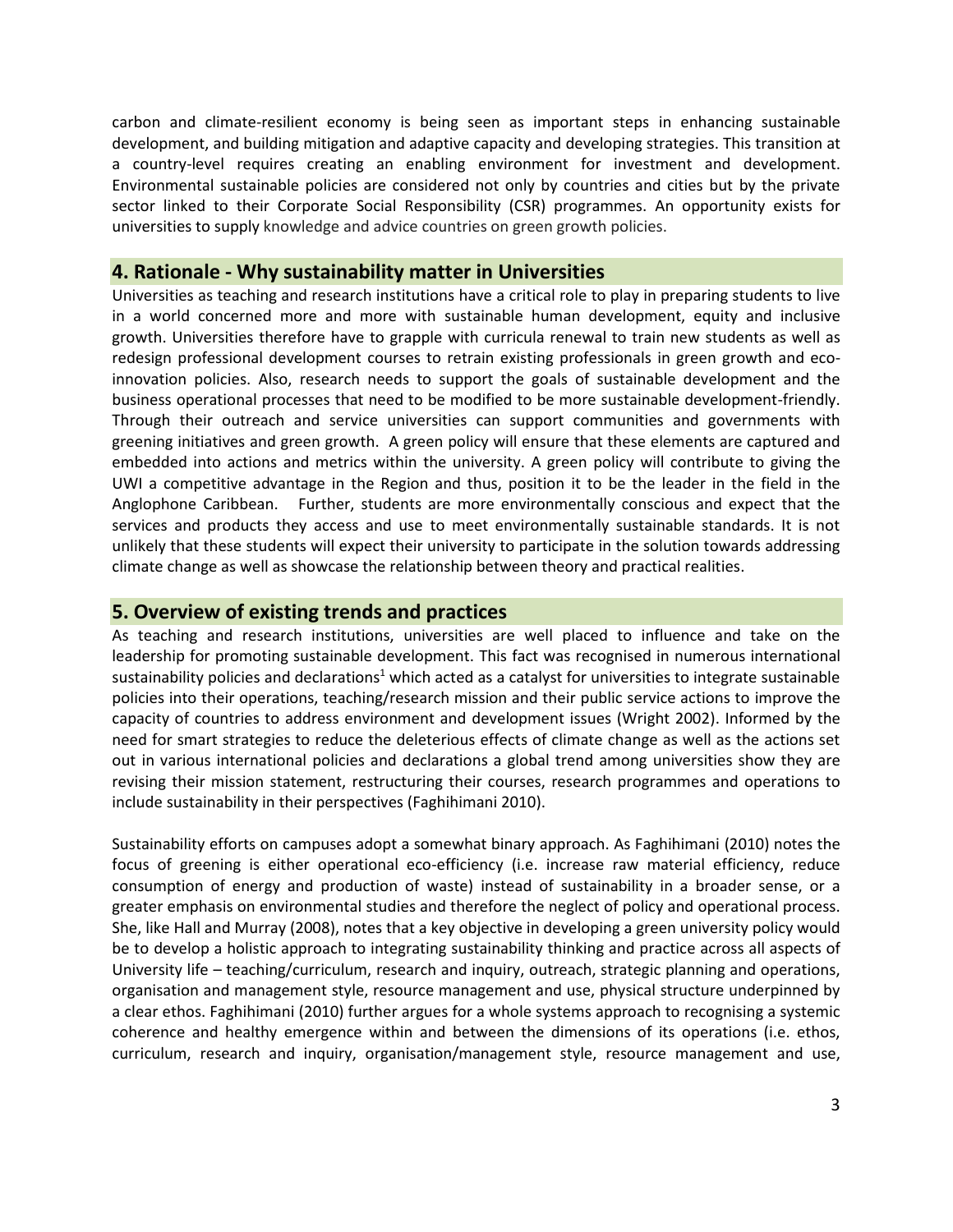physical structures/architectures, and community links and outreach) within a university system concerned with environmental sustainability.

Strong low carbon or environmentally-smart initiatives are emerging in campus operations, particularly in energy efficient/conservation management and renewable energy, sustainable building design, transportation, water conservation, waste management, and purchasing of products and services. However, in areas of teaching/curriculum, research and outreach the uptake of sustainability ethos is slower (Elder and MacGregor 2008). Faghihimani (2010), who assessed the commitment to sustainability among twenty universities in the United States, Canada, United Kingdom, Norway, Denmark, Sweden, and Japan<sup>2</sup>, found that the lack of environmental sustainability in governance and administrative functions of the university has a huge impact on how the university commits to environmental sustainability in other functions such as education, research and operations. To that end, she recommends the development of a policy and an operational plan. These initiatives also need to be supported with resources and champions for greening initiatives.

England through its Higher Education Funding Council has outlined a carbon reduction target and strategy for higher education institutions. Carbon reduction carbon management policy or strategy forms part of a wider sustainability policy. Under the carbon reduction strategy set out by the Higher Education Funding Council for England (HEFCE) each university and college will turn those national goals into institutional targets that can be measured over time against regular milestones. The areas identified for carbon reduction include energy use within the university estate from fossil fuel combustion (gas, coal, oil) and electricity use; transport (institutions' own vehicle fleet, business travel and commuting); water consumption; waste; and procurement. According to the 2010/2011 HEFCE Report, in 1990, carbon emissions for the total higher education sector in England were 1.831 million tonnes of carbon dioxide (MtCO2) while in 2006 carbon emissions for the sector were 2.124 MtCO2, a rise of 16 per cent (HEFCE 2010). These figures include energy use from the estate (fossil fuel combustion (gas, coal, oil) and electricity use) and fuel used by institution's own vehicle fleet. If transport, that is institutions' own vehicle fleet, business travel and commuting) and procurement were included carbon emissions would increase significantly.

The higher education sector in England has agreed to commit to meet the government targets for carbon emission reductions in scopes 1 (direct emissions that occur from sources that are owned or controlled by the organisation) and 2 (accounts for emissions from the generation of purchased electricity consumed by the organisation) of 34 per cent by 2020 and 80 per cent by 2050 against a 1990 baseline. This is equivalent to a reduction of 0.623 MtCO2 by 2020 and 1.465 MtCO2 by 2050 against 1990 levels (HEFCE 2010). Universities through its operations, teaching and research and outreach also consume significant resources and contribute to the carbon footprint.

Elsewhere in Europe, sustainability efforts are on reducing consumption and accounting for impact through 'green accounts'. By the end of 2012, University of Copenhagen had reduced its energy consumption per person (Full Time Equivalent of students and staff) by 18.3 per cent compared with 2006 and its  $CO<sub>2</sub>$  emissions by more than 24 per cent (University of Copenhagen 2013). This was achieved through an investment of almost DKK130 million to lower the energy consumption of the university's buildings (achieved through energy-efficient fume cupboards and ventilation systems, insulation of pipes, light emitting diode (LED) lighting, lighting control and energy-efficient, centralised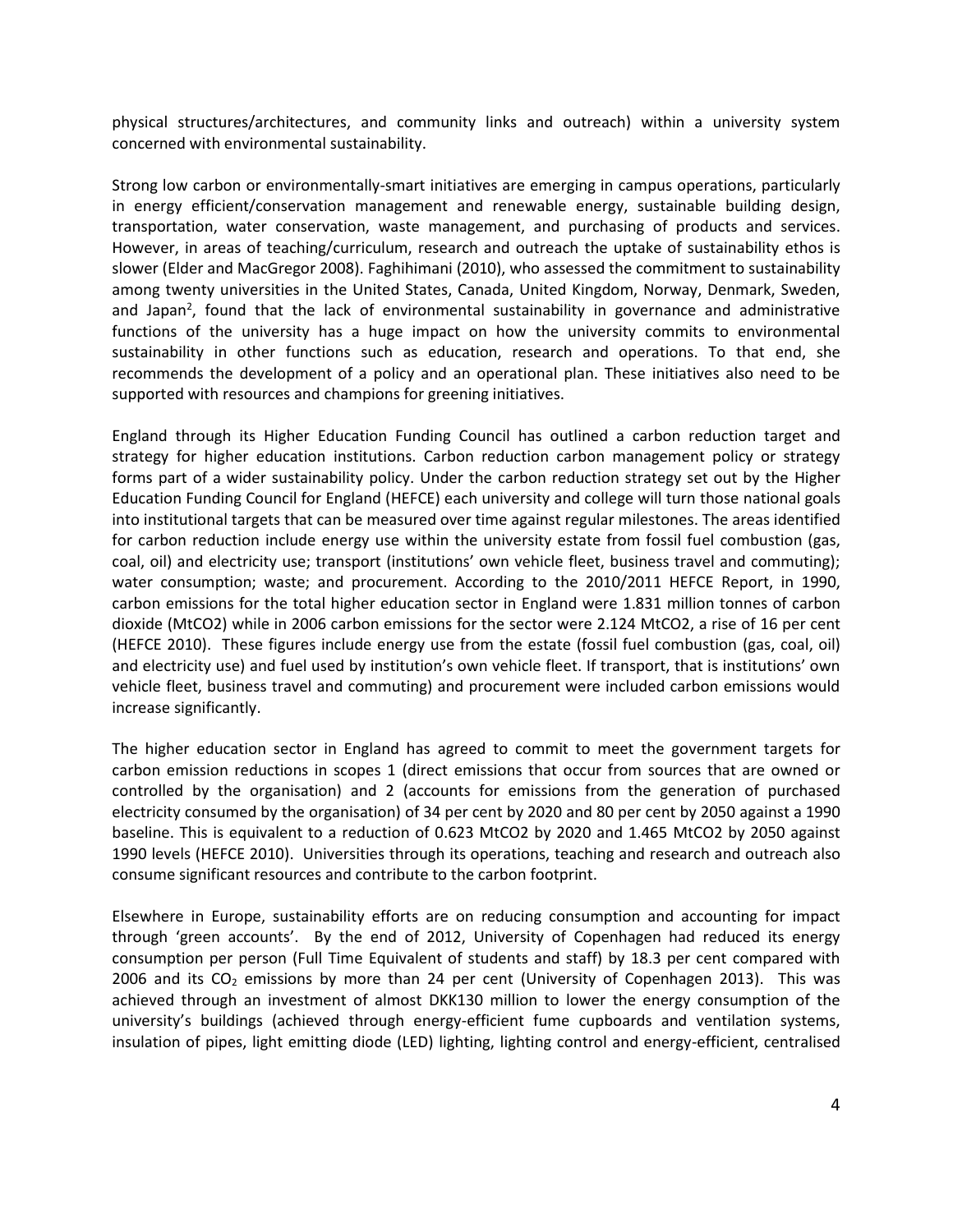server facilities); intelligent energy management (such as lighting control, lowering of temperatures at night and improved control of ventilation) and green Action behavioural campaign.

Accompanying the policies and strategies for greening of HEIs are several rankings that seek to measure colleges and universities efforts relating to sustainable policies, practices and programmes. These rankings provide HEIs with a framework to compare their performance with peers and can be simultaneously used as a tool to identify opportunity gaps. These ranking include:

- **Green League** is an environmental ranking of universities in the United Kingdom. Based on their environmental management and performance in making the transition to a low-carbon future universities are annually awarded a degree-style classification. The League Table is divided into policy management (environmental policy, [environmental management staff FTE,](http://peopleandplanet.org/greenleague/methodology/management-staff) [environmental auditing and management](http://peopleandplanet.org/greenleague/methodology/auditing)  [systems,](http://peopleandplanet.org/greenleague/methodology/auditing) ethical investment, carbon management, [fair trade and ethical procurement,](http://peopleandplanet.org/greenleague/methodology/fairtrade) [sustainable food,](http://peopleandplanet.org/greenleague/methodology/sustainable-food) [staff](http://peopleandplanet.org/greenleague/methodology/engagement)  [and student engagement,](http://peopleandplanet.org/greenleague/methodology/engagement) and [curriculum\)](http://peopleandplanet.org/greenleague/methodology/curriculum) and performance [\(renewable energy,](http://peopleandplanet.org/greenleague/methodology/energy-sources) [waste and recycling,](http://peopleandplanet.org/greenleague/methodology/waste) [water](http://peopleandplanet.org/greenleague/methodology/water-reduction)  [consumption\)](http://peopleandplanet.org/greenleague/methodology/water-reduction).
- **Princeton Review's Green Rating** evaluates colleges and universities on their environmentally related policies, practices and academic offerings. Criteria for Princeton Review's Green Rating focuses on: whether the school's students have a campus quality of life that is healthy and sustainable, how well the school is preparing its students for employment and citizenship in a world defined by environmental challenges, and the school's overall commitment to environmental issues. The institutional survey included questions on energy use, recycling, food, buildings, and transportation as well as academic offerings and action plans for reducing greenhouse gas emissions.
- **Sustainability Tracking, Assessment & Rating System (STARS)** is a transparent, self-reporting framework for colleges and universities in the United States and Canada to measure their sustainability performance. A registered trademark of Advancement of Sustainability in Higher Education (AASHE) the ranking centers on measurable environmental goals and achievements, with priority given to achievements of higher education institutions in the United States and Canada. Credit is awarded in three categories: Education and Research, Operations, and Planning, Administration and Engagement.
- **UI Green Metric:** Initiated by the Universitas Indonesia in 2010 the ranking provides the result of online survey regarding the current condition and policies related to green campus and sustainability in the universities globally. Higher education institutions are ranked on areas of [setting and infrastructure, energy and climate](http://greenmetric.ui.ac.id/id/page/ranking-2012)  [change, waste, water, transportation and education.](http://greenmetric.ui.ac.id/id/page/ranking-2012)

Box 1 identifies universities in the abovementioned green rankings and captures successes in 'going green' and sustainability development, such as space, energy efficiency, water usage, waste management, and transport system.

#### **BOX 1: UNIVERSITIES ON GREEN LEAGUE TABLES**

- **Green League (2013):** University of Greenwich, University of Plymouth, University of Brighton, University of Gloucestershire and Nottingham Trent University were among the top five scoring high in environmental policy[, staff and](http://peopleandplanet.org/greenleague/methodology/engagement)  [student engagement,](http://peopleandplanet.org/greenleague/methodology/engagement) and [curriculum](http://peopleandplanet.org/greenleague/methodology/curriculum) but continued to face challenges in areas of ethical investment, energy, waste and carbon emissions.
- **Princeton Review's 2013 Green Rating Honor Roll:** Twenty-one colleges were listed on the 2013 Green Rating Honor Roll out of 322 colleges and universities.
- **AASHE (Winter 2012) STARS**: Among the participating universities and colleges 34 were ranked as Gold, 90 Silver, 48 Bronze and 13 Reported.
- **UI Green Metric (2012):** Among the top schools listed on the 215 list were from the United States, United Kingdom, Ireland, Sweden and Malaysia. These schools had extensive programmes in reducing their carbon footprint, campus-wide initiatives to eat (and grow) organic food and campaigns geared toward decreasing dependence on electricity.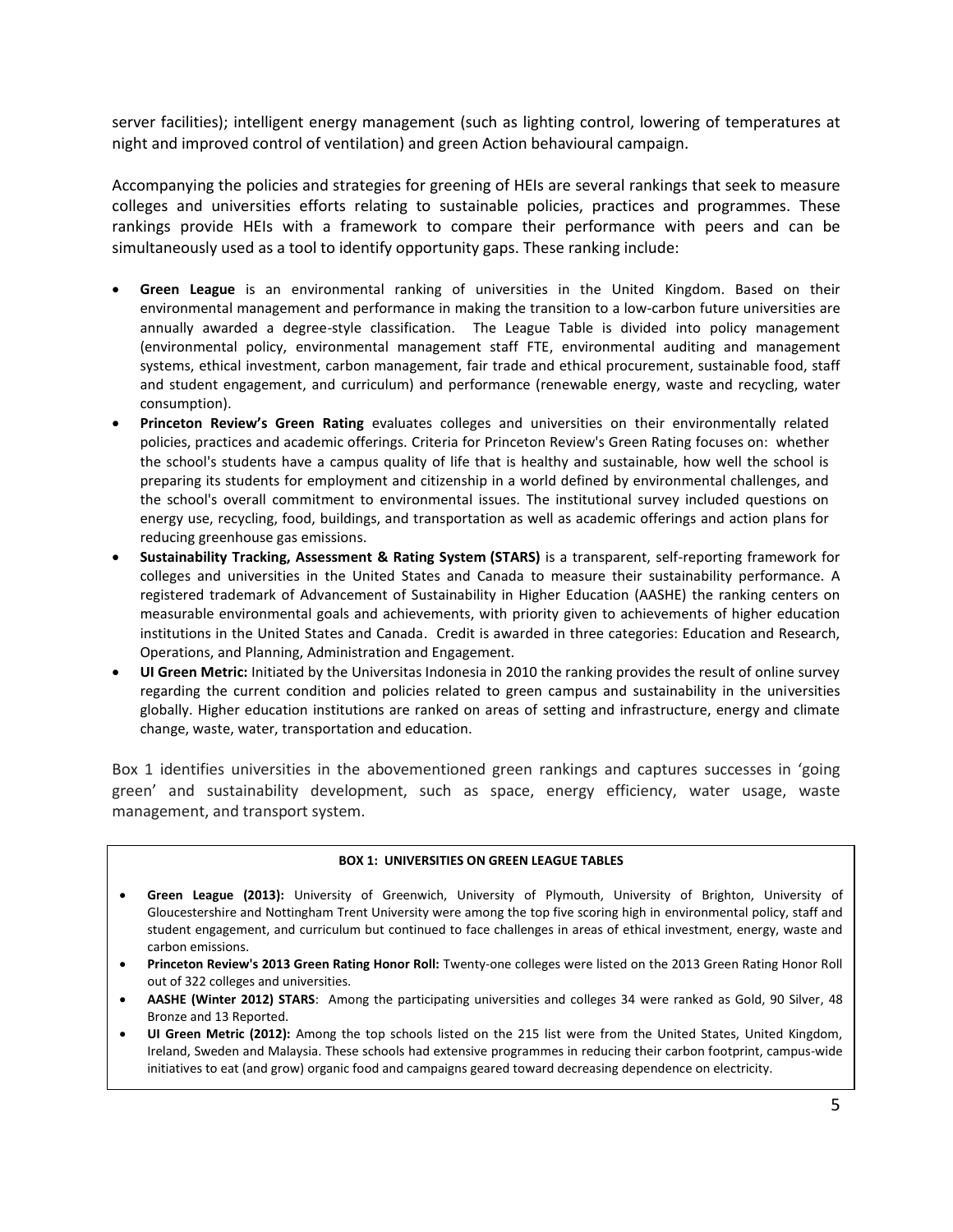#### **6. Investing in green – is it worth it?**

HEIs are becoming climate change smart and adopting sustainability practices and policies into their operations and mission. Admittedly, such practices and policies can save money, enhance a university's reputation and help in the fight against climate change. By greening the campuses, universities can teach and demonstrate the principles of awareness and stewardship of the natural world, as well as increase the chances of clean and pleasant local and global environments for the future (Dahle and Neumayer 2001). Nevertheless, there are barriers to the implementation of 'greening'. These include a fundamental lack of interest and commitment towards green initiatives among administrators, staff and students; lack of financial resources; the long payback periods; a general lack of incentives for 'greening'; and a lack of environmental education within the campus community.

Gregory Kats in his 2006 study on the greening of 30 American elementary and high schools notes that green schools cost less than 2 per cent more than conventional schools - or about \$3 per square foot – to build but provide financial benefits that are 20 times as large or \$70 per foot. In calculating the costs and benefits of greening schools, the author assumes a 20 year term for benefits in new buildings and a 15 year term for energy efficiency savings in retrofitted existing buildings and an inflation rate of 2 per cent per year. Lower energy and water costs, improved teacher retention, and lower health costs directly save green schools about \$12 per square foot, four times the additional cost of going green (Kats 2006). The total direct and indirect energy cost saving for a new green school compared with a conventional school is about \$9 per square foot. The savings for a green upgrade of an existing school would be about \$7 a square foot (Kats 2006). With green schools there is the reduced cost of public infrastructure, lower air and water pollution, reduced operations and maintenance costs, reduced insured and uninsured risks, improved power quality and reliability, and a better educated and compensated workforce. Further, green schools contribute to annual emission reductions in carbon dioxide  $(CO<sub>2</sub>)$ , the principal greenhouse gas and coarse particulate matter, a principal cause of respiratory illness.

Dahle and Neumayer (2001) citing examples from the late 1990s note through the greening of a college or university there are possibilities for significant returns on investment. They note that in the 1990s revenues and savings for 23 campus conservation projects in the USA came to more than \$16 million in just one year. They also note that with implementation of energy efficient retrofits and the promotion of energy conserving awareness can have payback is also high. For instance, the State University of New York (SUNY) saves \$9,000,000 although the initial capital investments were comprehensive (\$17,000,000), these were paid back in less than four years while Georgetown University annually saves \$45,000 on photovoltaic panels installed on its roof (Dahle and Neumayer 2001). With respect to recycling of paper the University of Wisconsin changed its recycling contractor and thereby saved the university \$70,000 annually (Dahle and Neumayer 2001).

The HEFCE Report (2010) notes that the six most viable impactful and cost-effective interventions to reduce carbon emissions in higher education are: lights and electric appliances (including ICT); building energy and space management; building fabric upgrade; efficient energy supply; renewable energy; and behavioural change and new ways of working. The Report also notes that these savings are possible but in practice they may not be realised due to a lack of finance and structural issues such as planning constraints. Nevertheless, it is worth noting the cost and benefits that can be accrue by implementing some of the carbon-reducing intervention detailed in HEFCE.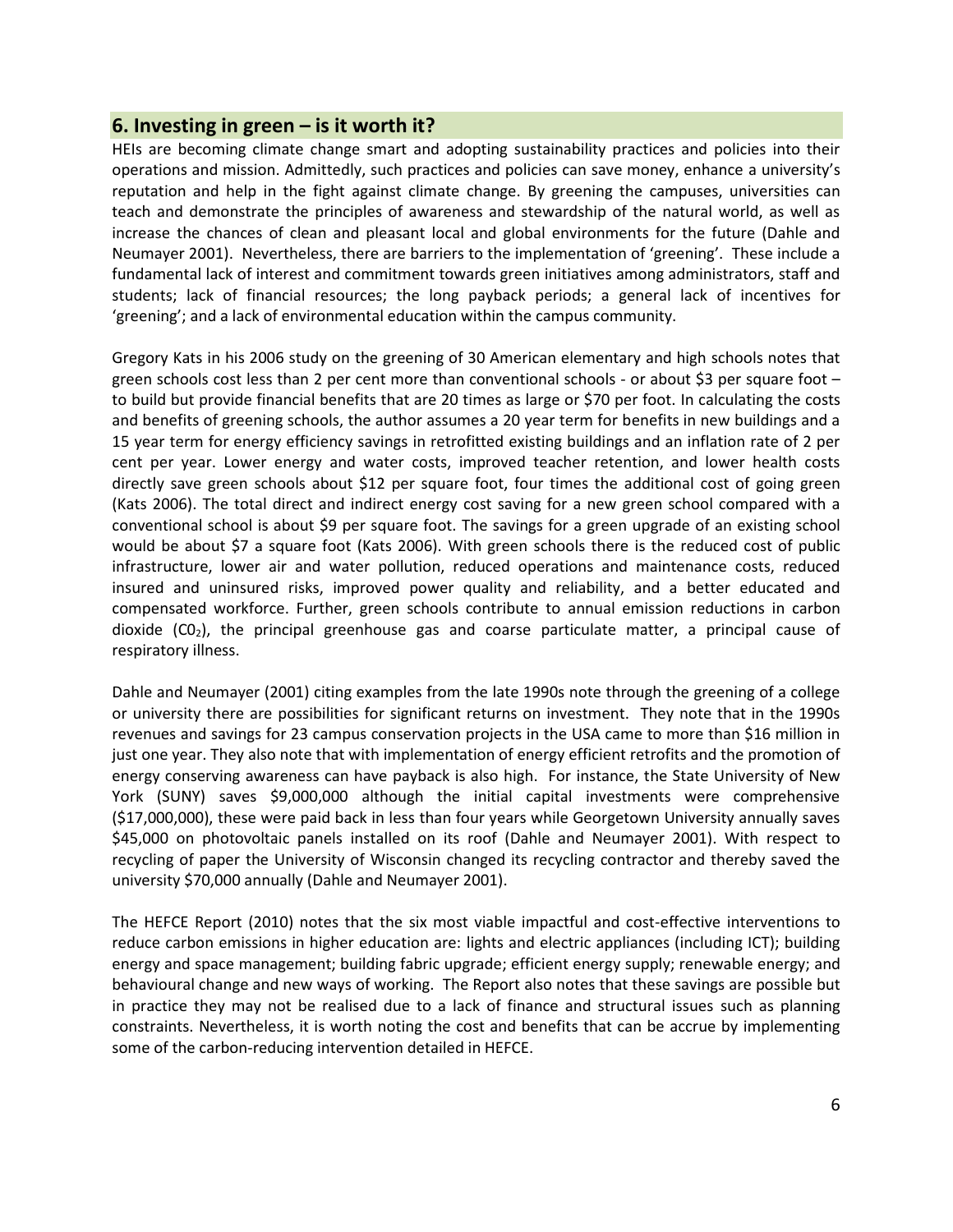| TABLE 1: COSTS AND BENEFITS OF THE SIX MOST VIABLE INTERVENTIONS TO REDUCE CARBON |                                                     |                                                           |                          |                                                          |  |
|-----------------------------------------------------------------------------------|-----------------------------------------------------|-----------------------------------------------------------|--------------------------|----------------------------------------------------------|--|
| <b>EMISSIONS IN HIGHER EDUCATION</b>                                              |                                                     |                                                           |                          |                                                          |  |
|                                                                                   | <b>Cost-effectiveness</b><br>(lifecycle)* $(E/CO2)$ | <b>Estimated</b><br>abatement<br>potential for the sector | Investment<br>(£million) | <b>benefits</b><br>Net<br>by<br>2020 ( <i>fmillion</i> ) |  |
|                                                                                   |                                                     | (MtCO <sub>2</sub> )                                      |                          |                                                          |  |
| Behavioural<br>change<br>of<br>and<br>new<br>ways<br>working                      | -300 to - 400                                       | 0.2                                                       | Minimal                  | $50 - 70$                                                |  |
| lights<br>electric<br>and<br>appliances<br>(including)<br>ICT)                    | $-100$ to $-200$                                    | 0.02 to 0.34                                              | $0.3$ to 5.0             | 3 to 50                                                  |  |
| Building energy<br>and<br>space management                                        | average of -150                                     | $\mathbf{1}$                                              | 30 TO 50                 | 150                                                      |  |
| Building fabric upgrade                                                           | $-50$ to $-100$                                     | 0.28                                                      | High                     | 15                                                       |  |
| Renewable energy                                                                  | 200-300                                             | $0.5$ to $0.6$                                            | 100to 130                | Increasingly<br>cost-<br>effective closer<br>to<br>2020  |  |

Source: HEFCE. *Carbon reduction target and strategy for higher education in England* (2010)

\* These figures are based on Marginal Abatement Cost Curves. These are an assessment and decision-making tool regarding carbon-reduction interventions. The absolute cost-effectiveness is the cost  $(E)$  of saving a tonne of carbon (tCO2) calculated on a lifecycle basis, capturing all costs and revenues and factoring in inflation and amortisation. A negative figure indicates that the intervention will generate net cost savings/revenues over its life.

HEIs have incorporated ICTs in its core functions (teaching and research) and use it for many administrative and support tasks, such as payroll and marketing. In 2009 it was estimated that the UK further and higher education sector utilised nearly 1,470,000 computers, 250,000 printers and 240,000 servers which consumed around 966,000 Mega Watt-hours (MWh) of electricity annually and likely cost around £116m and indirectly emitted over 500,000 tonnes of  $CO<sub>2</sub>$  emissions from electricity use (James and Hopkinson 2009). Electronic printing and copying accounts for at least 10–16 per cent of ICTrelated electricity consumption, and findings from an online survey of 183 respondents suggest individuals print an average of 224 sheets a week, or 10,000 annually (James and Hopkinson 2009). This sums to over £1m of printing and copying costs in larger universities. Conversely, ICT can contribute to reduced energy consumption. t is estimated that ICT applications could reduce global  $CO<sub>2</sub>$  equivalent emissions in 2020 by 15 per cent and avoid approximately 5t of  $CO<sub>2</sub>$  emissions for each tonne that they generate through production, use and disposal of equipment. One study has found that distance learning courses reduced energy consumption and carbon emissions by 90 per cent compared to conventional campus-based ones (James and Hopkinson 2009).

While ICTs are an important driving force in economic growth, concern is growing with regards to its disposal of electronic products nationally as well as within HEIs. The results of a study by Lertchaiprasert and Wannapiroon of HEIs in Thailand showed that e-waste can be categorised into eight types: IT and telecommunications equipment, consumer equipment, lighting equipment, electrical and electronic tools, large household appliances, monitoring and control instruments, small household appliances and medical devices (2013). The study noted that waste management was generally done in accordance with Thailand's ICT Policy for 2011 – 2020 which set out every ICT product's cycle: reducing use of resources and energies (Reduce), repeating (Reuse/Repeat), recycling (Recycle) and repairing (Repair) in all ICT equipments in Thai higher education institutions – the 4Rs.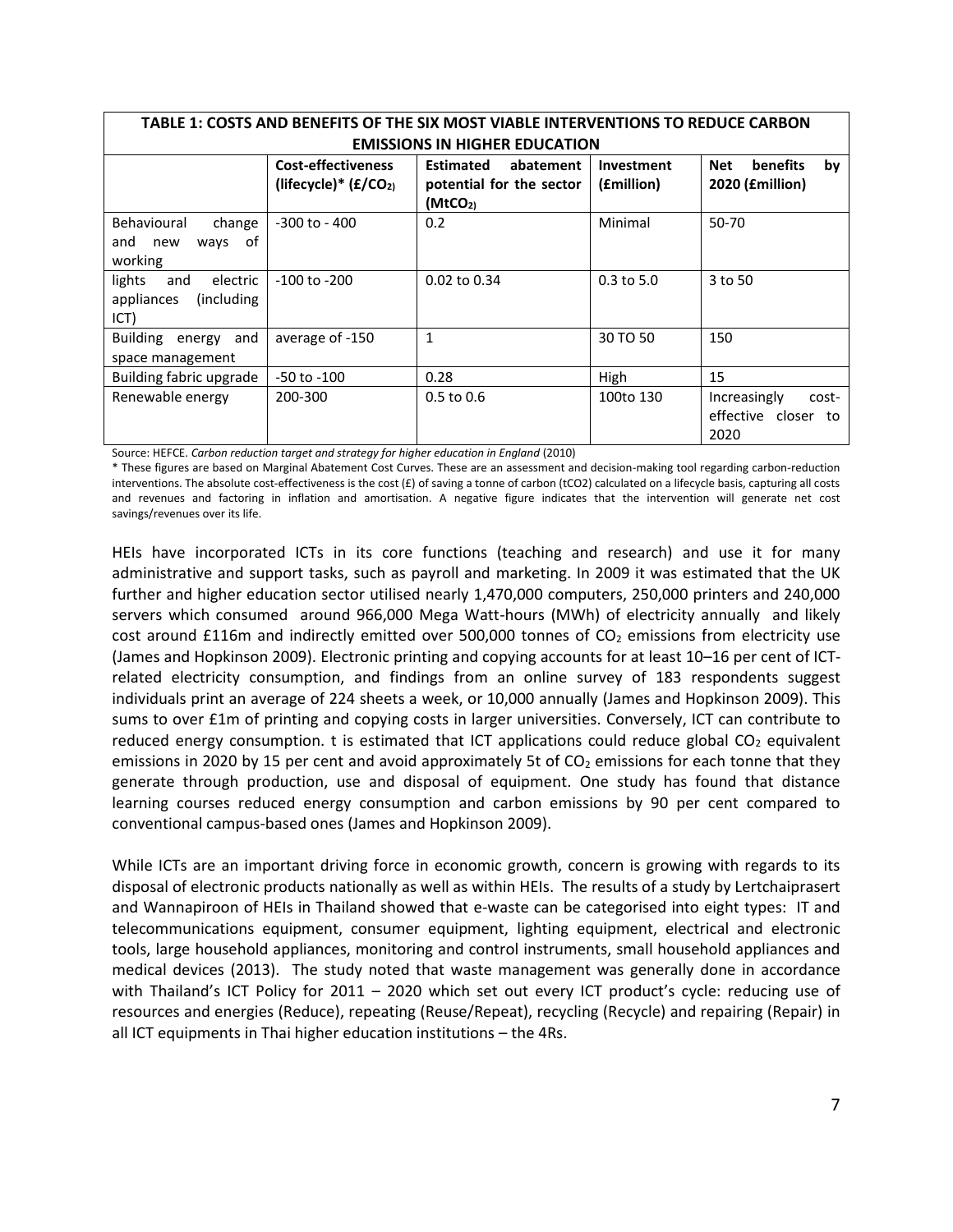Office buildings house a wide variety of occupants with divergent energy needs, lighting, and floor loads (computers, printers, copiers, and other office machinery). According Center for Climate and Energy Solutions, the successor to the Pew Center on Global Climate Change that work to advance strong policy and action to address the twin challenges of energy and climate change, lighting accounts for about 11 per cent of energy use in residential buildings and 14 per cent of energy consumption in US commercial buildings in 2010. The Sacramento Municipal Utility District notes the lighting in buildings consume 15 to 40 per cent of the annual energy use. The UK Carbon Trust (2011) notes that on average 25 per cent of an organisation's electricity costs come from lighting. Energy efficiency can be achieved through using more efficient lighting technology or through conservation (e.g. building design to appropriately respond and optimise to local climate and site conditions, and automation, such as timers and sensors). Energy efficient lighting measures, according to UK Carbon Trust, can reduce these costs by at least 30 per cent, and up to 60 per cent in many cases (UK Carbon Trust 2011).

Building shape, design, and orientation can also have a major effect on energy use. Buildings are not generally designed with cooling as a major consideration in which thought is given to natural ventilation and free cooling combined with simpler and more cost-effective technology. There is a significant consumption of electricity by air-conditioning equipment which is often set at a temperature to make the warmest parts of the building comfortable while making other parts uncomfortably cold. In a typical office, air conditioning can account for over 30 per cent of annual electricity consumption according to a 2012 Report from UK Carbon Trust. This also has implications for maintenance of the air-condition equipment. Office space is often designed to minimise outdoor air but indoor air quality may dictate higher levels of ventilation air. For economical air-conditioning design, the intended uses of an office building must be very well established before the type of system is selected and design is begun.

The choice to invest in energy efficiency, water conservation, recycling, and renewable energy relates to cost savings as well as remedying environmental problems and mitigating climate change. While capital outlay may be high based upon the above it is clear that there are long-term economic and social benefits to be realised.

#### **7. Policy recommendations**

The University of the West Indies has just under 50,000 students and in excess of 5,000 staff distributed across 16 countries. Consequently, operations of the University will have an environmental impact, nationally, regionally and by extension, internationally. The UWI also has dedicated teaching and research centres related to environmental sustainability such as Centre for Resource Management and Environmental Studies (CERMES)**,** Institute for Sustainable Development (ISD) and Disaster Risk Reduction Centre. There are several initiatives also underway at the UWI such as recycling bins, the use of shuttle buses, solar/wind powered lights which the UWI can expand on and create new ones to conserve energy and water, save money, reduce pollution and thus, contribute to climate change mitigation measures. The task before the UWI is how to effectively identify approaches to align sustainability in its operations, education, research, and outreach with its broader mandate of contributing to economic and social development of the Region through integrating the goals of carbon footprint reduction, ecological restoration, economic development and social equity. In other words, how can the UWI promote efficient resource use, environmental stewardship, and human resource development and engage in change advocacy to reconstruct human interaction with the environment?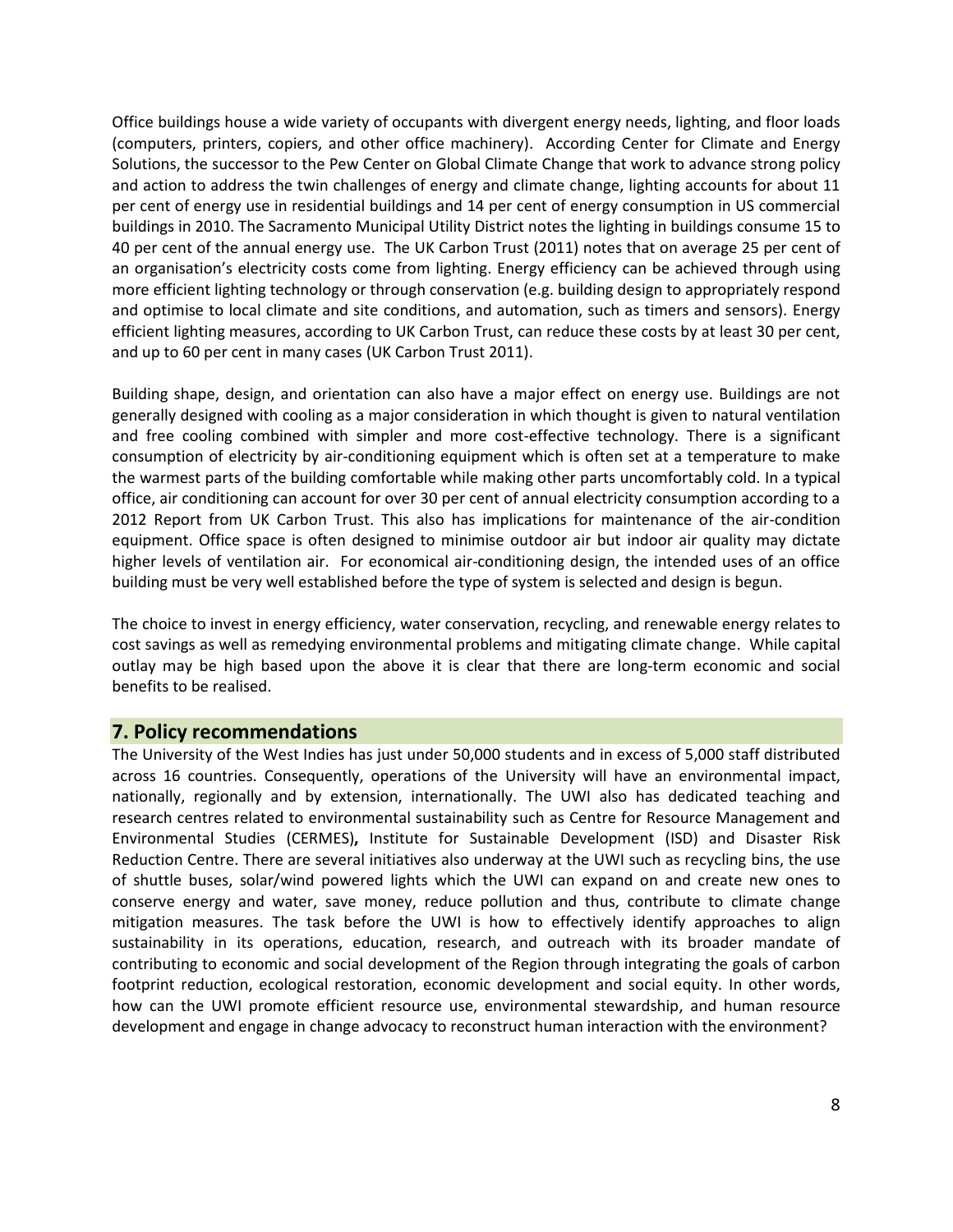#### **BOX 2: ENVIRONMENTAL STANDARDS - ISO14001 and ISO14064**

The University of Bristol, one of the first Russell Group universities, achieved university-wide accreditations - ISO 14001, an Environmental management system standard and **ISO 14064 (CEMARS)**, a carbon and emissions management and reduction standard.

#### **7.1. OPERATIONS**

This section looks at energy use, waste management, water management and transport. Many of these initiatives can be approached on a phased approach, consecutively or concurrently. There is also a trend towards planting more trees on campuses and creating in some cases, what is termed "a living laboratory" or determination of acreage given over to green land.

*Energy Use:* The UWI is conducting research into alternative energy solutions (solar, wind, plant, algae, waste biomass etc.) focussed on maximising renewable-energy use. For instance, at Cave Hill, faculty and researchers through several cooperation agreements with universities or the private sector have been testing photo-bioreactors (essential instruments in the growth of microalgae and a key enabler in being able to scale up to commercial production of biofuels), focussing on the production of butanol from fuelcane, collaborating on renewable energy technologies using plant, waste biomass or algae, and performance assessments of various solar photovoltaic technologies for tropical climates. At Mona campus, there has been the development a renewable energy driven microcontroller based fully automated and controlled hydroponic greenhouse as well as development of a solar panel tester, conversion of waste cooking oil and to petroleum grade biodiesel.

Given that buildings are large users of energy and greenhouse gases HEIs can design, build, maintain or retrofit buildings in ways the promote efficient energy use. Examples of initiatives which could reduce energy consumption include:

- Design of new building with energy efficiency as a major consideration taking into consideration natural ventilation, water recycling, landscaping for shade, environmentally-friendly materials
- System revisions for better indoor air quality, and improving air-condition system controls
- Substitution of existing lighting for more efficient light emitting diodes (LEDs) technologies and use of motion sensing lights
- Use of alternative energy solutions such as photovoltaic power and solar collectors
- Energy related renovation or retrofitting
- Expand the use of Energy Star appliances

Energy audits of buildings and processes should be commissioned aimed at reducing the amount of energy input into the system without negatively affecting the output(s). This activity can also be used in teaching and research. Consideration may be given to means through which the university can adopt environmentally-sustainable ICT practices as ICT is responsible for an estimated 2 per cent of global carbon emissions (James and Hopkinson 2009).

*Waste management:* The UWI produces both hazardous wastes from research/teaching/administrative activities and non-hazardous wastes from consumables. As part of thrust to waste diversion and reduction the UWI could: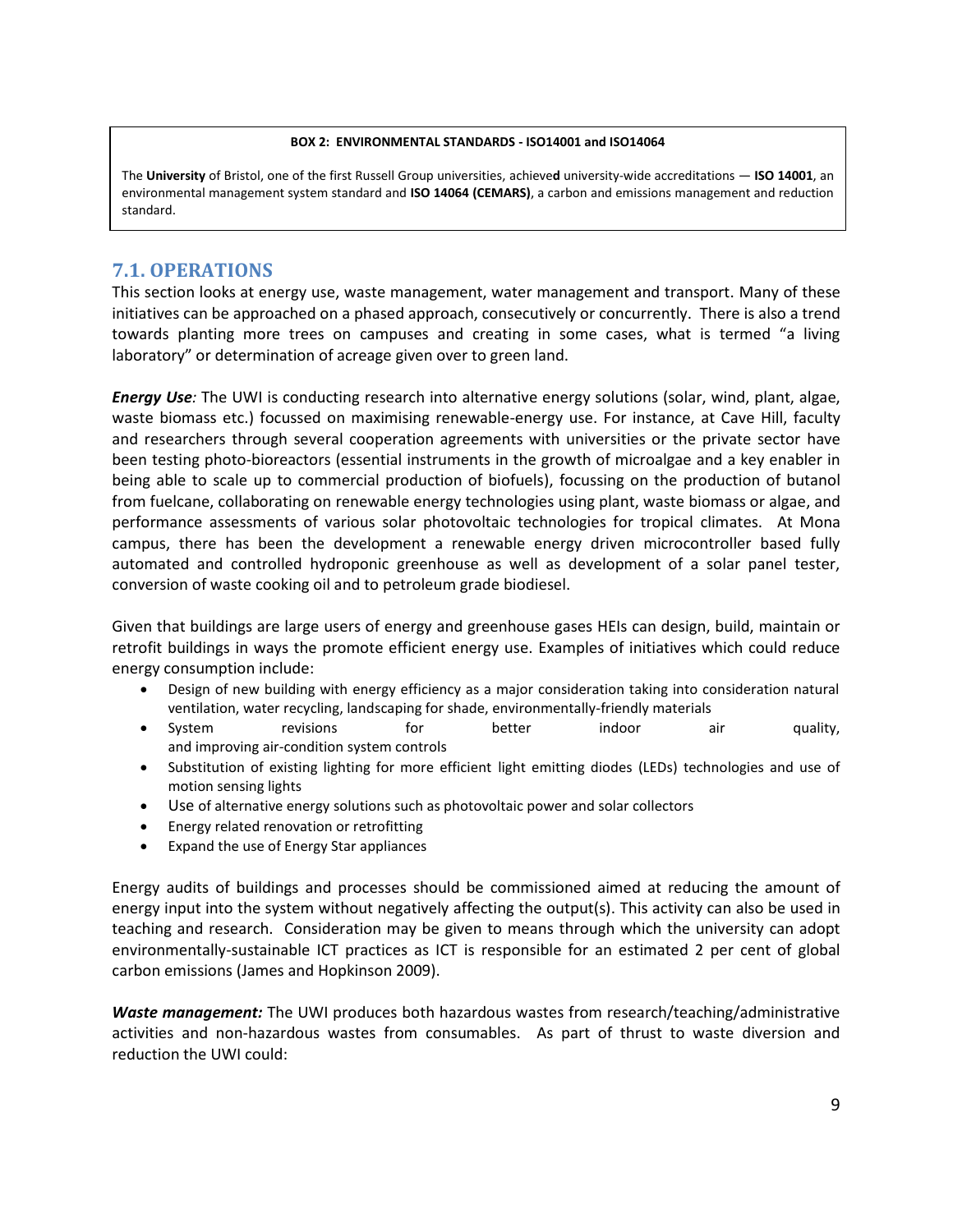- Develop and enforce a policy on hazardous waste disposal and e-waste disposal (e.g. computers, printers, consumer electronics, etc.)
- Encourage recycling efforts on campuses
- Air drying technologies in restrooms instead of paper towels or start composting of paper towels
- Composting for landscape and food waste.

*Water management:* The UWI can conserve water and minimise runoff which can lead to flooding. Examples of initiatives which can lead to water conservation which can or have be started at UWI campuses include:

- Upgrading or creation of stormwater cisterns which can act as flood controls on the campuses
- The use of rain water harvesting techniques to utilise "grey water" for flushing of toilets and other nonconsumption activities
- Installation of low-flow faucets across campuses
- Maintain green spaces to encourage percolation of water
- Retention of water using "porous" concrete for non-structural purposes (e.g. carparks) for flood control and reuse as "grey water".

Water audits which analyses domestic, sanitary, and landscaping water use and identify ways to make it more efficient may also be considered.

*Transport:* Transportation is a major category of energy utilisation. Universities are major transit points with thousands of staff and students going back and forth to their homes and classes on a daily basis. Their primary mode of transport is the automobile which consumes petroleum and produces carbon dioxide which contributes to climate change.

At St Augustine campus, data for 2011/2012 shows that there is an over demand for parking spaces *(see Table 1)*. Consultants for the *Feasibility Study to Improve Parking on Main Campus* proposed after stakeholder consultations solutions to be undertaken within a ten year period: the introduction of additional efficient and reliable shuttles, covered walkways, park and ride, and multi-storey carparks. Examining the relevance of the experience of the St Augustine campus to the other campuses may also be useful. Other examples of initiatives which reduce the need for private automobiles at the UWI campuses are:

- Bicycle parking to promote cycling to campus from areas in the vicinity of the campus
- Payment for parking on campus
- Ban motor vehicles from idling for longer than two minutes on campus property.

**TABLE 1: OVERVIEW OF PARKING SITUATION AT THE UWI, ST. AUGUSTINE (MAIN CAMPUS) Parameter Staff Student** Population 3,673 20,477 Permit Demand 3,531 3,802 Available Parking 1,056 377 Parking demand 1,403 3,802 Deficit 347 3,425 % Over demand 33% 908% Source: Lee Young and Partners. *Feasibility Study To Improve Parking On Main Campus, St. Augustine.* Presentation to stakeholders, Sept

As is already happening, the greater use of technology namely, video-conference and online meeting tools for academic and business meetings have contributed to reduced air-travel emissions.

2013.

*Food and dining:* The UWI should encourage concessionaires to provide biodegradable products (bags, cups, plates, eating utensils, etc) and promote organic recycling.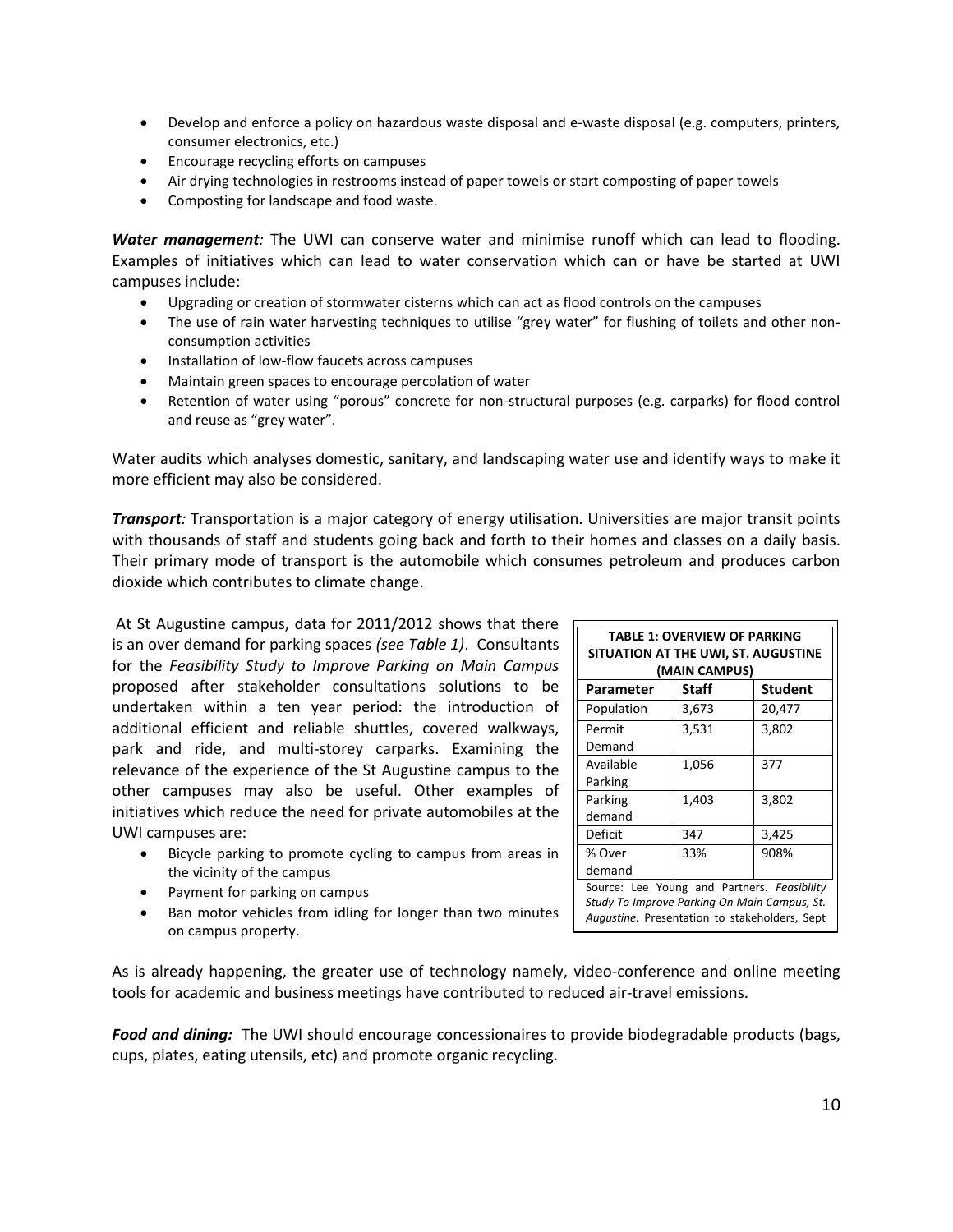*Paper and printing:* Encourage the recycling of paper, promote the use of e-documents and doublesided print and copy using recycled paper.

*Cleaning and janitorial services:* Consideration should also be given to using eco-friendly cleaning products.

**Purchasing (green procurement):** The UWI is a large consumer of goods and services and as such, priority consideration should be given to the purchase of goods and services that minimise environmental impacts. There are several environmental benefits that may be realised from these products and services such as reduced life cycle costs, reduced energy consumption, recycled content, recyclability, extended product life, decreased maintenance, minimal packaging, low toxicity and reduce carbon emissions.

## **7.2. The UWI's mission (teaching/curriculum and research)**

A comprehensive and directed approach is required if the ethos of sustainability is to permeate the curriculum and research functions of HEIs. Dahle and Neumayer (2001) note that "both in the classroom and by the example of its physical plant, a university can give students an understanding of the interrelationship between business decisions and the natural environment, and thereby model behaviours and attitudes that encourage environmental responsibility."

*Teaching/curriculum:* Introduction of courses with a sustainability focus so that every student takes at least one sustainability course by graduation thus meeting the criteria for the attribute of ideal UWI graduate. Alternatively, a sustainability co-curricular programme can be introduced.

*Research:* Most sustainability-related research on campus, which is modest at best, has been narrowly focused on the environmental and energy-related practices – in other words, on the science of sustainability. The equally important social and economic fields need to be engaged to the same degree (Elder and MacGregor 2008). The UWI's ISD, SALISES and CERMES may be well-placed to articulate the socio-economic focus for the research cluster. These research centres could also provide students with real-life problem-solving experiences as well as catering to the interests of research postgraduate students.

#### **7.3. Building Environmental Awareness**

Building environmental awareness of sustainability actions, that is, how and why actions should be undertaken. This could be done open lectures/seminars, visual means (websites, posters, stickers, etc), green/eco champions/advocates, and greening the curriculum/co-curriculum. HEFCE indicates that carbon reductions of 5-10 per cent are realistically possible through behavior change alone. The 2010 HEFCE Report cites University of Bristol Green Impact Awards which aims to empower staff, students and departments by encouraging, rewarding and celebrating environmental improvements.

#### **7.4. Possible green indicators**

The UWI may wish to gauge the university's progress towards sustainability in the following areas: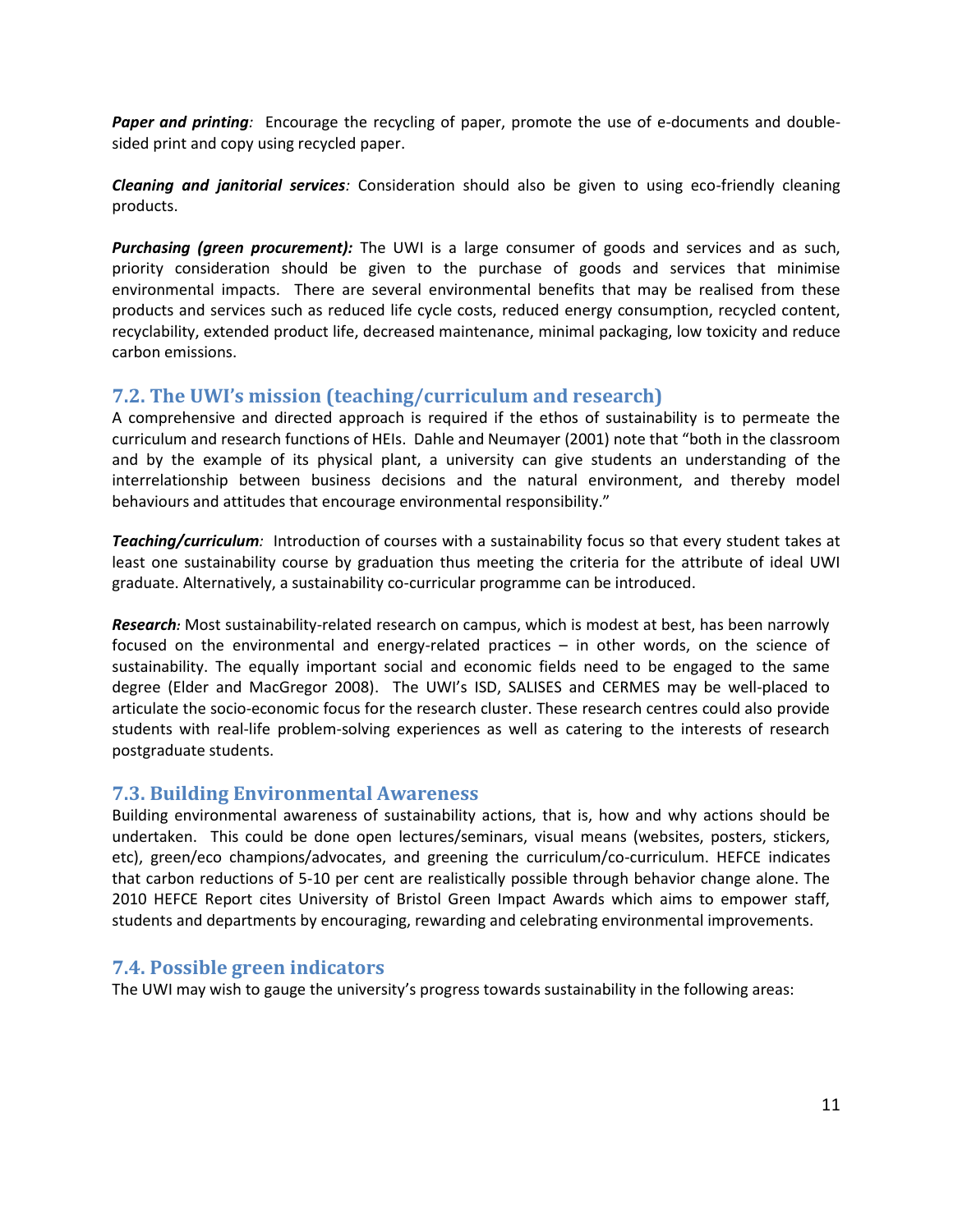| <b>TABLE 2: EXAMPLES OF INDICATORS</b> |                                                                                                   |                                                                                                                                                                                               |  |  |
|----------------------------------------|---------------------------------------------------------------------------------------------------|-----------------------------------------------------------------------------------------------------------------------------------------------------------------------------------------------|--|--|
| Area                                   | Indicator                                                                                         | Purpose                                                                                                                                                                                       |  |  |
| Energy<br>Management                   | Electricity consumption generated<br>from non-renewable and renewable<br>sources                  | To promote the conservation of our natural resources                                                                                                                                          |  |  |
|                                        | Reduce greenhouse gas emissions<br>per student, per square foot, and<br>overall                   | Greenhouse gas emissions                                                                                                                                                                      |  |  |
| Recycling                              | Percentage of paper/cardboard that<br>is recycled                                                 |                                                                                                                                                                                               |  |  |
|                                        | Number of paperless procedures<br>introduced                                                      |                                                                                                                                                                                               |  |  |
| Procurement                            | expenditure<br>Percentage<br>of<br>on<br>products that meet environmental<br>certification        | Shows the steady increase in total purchases of environmentally<br>preferable or energy star products.                                                                                        |  |  |
| Transport                              | Mode of transport of staff and<br>students                                                        | Reducing greenhouse gas emissions that impact on the<br>environment while promoting healthier travel options                                                                                  |  |  |
| <b>Building</b>                        | Percentage of buildings retrofitted<br>with green elements<br>Percentage of new 'green' buildings | The use of energy for cooling generates greenhouse gas emissions.<br>Opportunities present itself for constructing and renovating of<br>buildings to be as efficient and healthy as possible. |  |  |
| <b>Campus Policies</b><br>and Actions  | <b>Campus Sustainability Groups</b>                                                               | University groups dedicated to and champions for sustainability or<br>'green'.                                                                                                                |  |  |
|                                        | <b>Energy Audit Performed</b>                                                                     | Energy usage tracked                                                                                                                                                                          |  |  |
|                                        | Green/Sustainability/LCD University<br>policy implemented                                         | The university has a long term sustainability plan.                                                                                                                                           |  |  |
|                                        | <b>Community Service Participation</b>                                                            | Measure the annual community service participation of University<br>faculty and staff.                                                                                                        |  |  |
| Teaching and<br>Learning               | <b>Environmental or Sustainability</b><br>Degrees or focused courses                              | programmes/courses/learning<br>Identify<br>with<br>outcomes<br>sustainability focus or content and which would fulfil one of the                                                              |  |  |
|                                        |                                                                                                   | key attributes of a UWI graduate - socially, culturally and<br>environmentally responsible (UWI SP 2012-2017)                                                                                 |  |  |
| Research                               | Sustainability Research Identification                                                            | Identify research related to sustainability                                                                                                                                                   |  |  |
|                                        | Faculty Involved in Sustainability<br>Research                                                    |                                                                                                                                                                                               |  |  |

#### **8. Conclusion**

As the UWI moves towards adopting a green policy serious consideration should be given to anchoring the policy on the ethos of sustainability informed by its three mutually reinforcing pillars. To that end, the policy should address Governance/Management, Curriculum/Training, Research/Innovation and Operations/Daily Practice. The policy must not only be supported by an Operational Plan and performance indicators but also champions, a communication and change management plan as many of the strategies and supporting initiatives require behaviour change and cultural shifts.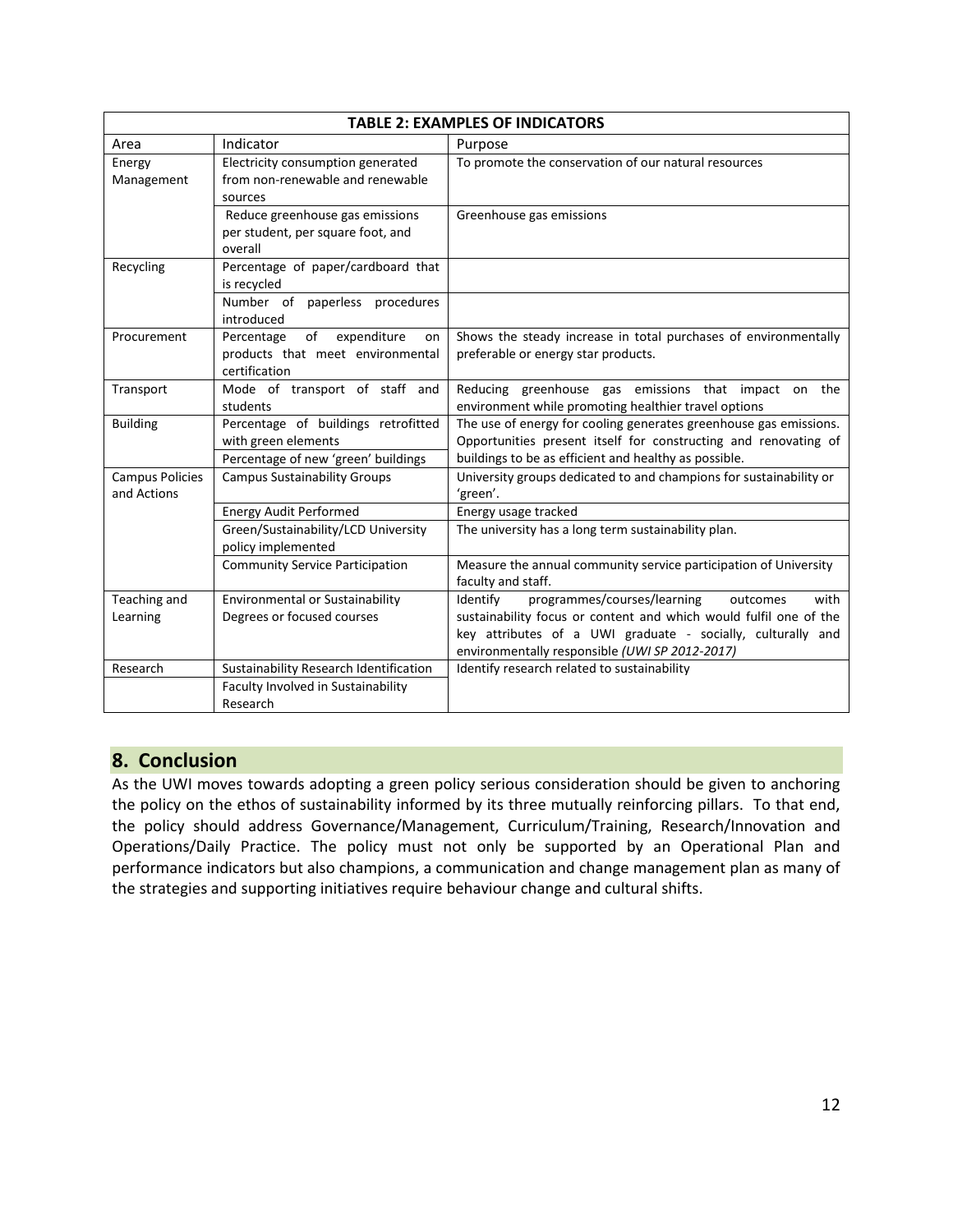#### **References**

- Association for the Advancement of Sustainability in Higher Education (AASHE). *Sustainability Tracking, Assessment & Rating System(STARS).* AASHE, 2013[. https://stars.aashe.org/](https://stars.aashe.org/)
- Association for the Advancement of Sustainability in Higher Education (AASHE) "A Look at Changes Ahead." *Quarterly review: recap & a look ahead* (Winter 2012):4-5. [http://www.aashe.org/files](http://www.aashe.org/files%20/documents/STARS/sqr_winter_2012-final.pdf)  [/documents/STARS/sqr\\_winter\\_2012-final.pdf.](http://www.aashe.org/files%20/documents/STARS/sqr_winter_2012-final.pdf)
- Association for the Advancement of Sustainability in Higher Education (AASHE) "The Evolving Concept of Sustainability." *Quarterly review: recap & a look ahead* (Winter 2012):12-13. [http://www.aashe.org/files](http://www.aashe.org/files%20/documents/STARS/sqr_winter_2012-final.pdf)  [/documents/STARS/sqr\\_winter\\_2012-final.pdf.](http://www.aashe.org/files%20/documents/STARS/sqr_winter_2012-final.pdf)
- Calhoun, Terry. *The Best of 2012 Campus Sustainability Case Studies are online now at the Campus Ecology Project.* (blog). *Mojo* December 14, 2012. [http://mojo.scup.org/profiles/blogs/the-best-of-2012-campus](http://mojo.scup.org/profiles/blogs/the-best-of-2012-campus-sustainability-case-studies-are-online-no)[sustainability-case-studies-are-online-no.](http://mojo.scup.org/profiles/blogs/the-best-of-2012-campus-sustainability-case-studies-are-online-no)
- Dahle, Marianne, and Eric Neumayer. "Overcoming barriers to campus greening: A survey among higher educational institutions in London, UK." *International Journal of Sustainability in Higher Education* 2, no. 2 (2001): 139-160. doi. [10.1108/14676370110388363.](http://dx.doi.org/10.1108/14676370110388363)
- Elder, James L. and Jean MacGregor. "The Sustainability Movement in Higher Education: An Overview." *Mobilizing STEM Education for a Sustainable Future.* December 2008. [http://mobilizingstem.wceruw.org/documents/The%20Sustainaiblity%20Movement%20and%20Appendic](http://mobilizingstem.wceruw.org/documents/The%20Sustainaiblity%20Movement%20and%20Appendices.pdf) [es.pdf.](http://mobilizingstem.wceruw.org/documents/The%20Sustainaiblity%20Movement%20and%20Appendices.pdf)
- Faghihimani, Maryam. *Best Green University Practice.* Version: Steering Group Grønt UiO Universitetet i Oslo. September 2010. [http://www.uio.no/english/about/strategy/environment/green-uio/reports/Report](http://www.uio.no/english/about/strategy/environment/green-uio/reports/Report-best-green-university-practice-nov2010.pdf)[best-green-university-practice-nov2010.pdf.](http://www.uio.no/english/about/strategy/environment/green-uio/reports/Report-best-green-university-practice-nov2010.pdf)
- [Florida Gulf Coast University](http://www.fgcu.edu/CEd/ProfessionalDevelopment.html). "Strategic Directive Environmental Sustainability." [Florida Gulf Coast University,](http://www.fgcu.edu/CEd/ProfessionalDevelopment.html) 2010. [http://www.fgcu.edu/Provost/files/Copy\\_of\\_StrategicSustainabilityGoals.pdf.](http://www.fgcu.edu/Provost/files/Copy_of_StrategicSustainabilityGoals.pdf)
- Hall, Martin and Noëleen Murray. "A green campus policy framework for the University of Cape Town" *Energy Management News* Vol 14 No 3 (September 2008) [http://www.erc.uct.ac.za/emnews/EMN-08-09.pdf.](http://www.erc.uct.ac.za/emnews/EMN-08-09.pdf)
- Higher Education Funding Council for England (HEFCE). "Carbon reduction target and strategy for higher education in England." HEFCE 2010 | ref: 2010/01. [http://www.hefce.ac.uk/media/hefce1/pubs/hefce/2010/1001/10\\_01a.pdf.](http://www.hefce.ac.uk/media/hefce1/pubs/hefce/2010/1001/10_01a.pdf)
- James, Peter and Lisa Hopkinson. "Sustainable ICT in Further and Higher Education." A Report for the Joint Information Services Committee (JISC), January 2009. [http://www.jisc.ac.uk/media/documents/publications/rptgreenictv1.pdf.](http://www.jisc.ac.uk/media/documents/publications/rptgreenictv1.pdf)
- Kats, Gregory. "Greening America's Schools Costs and Benefits." US Green Building Council, October 2006. [http://www.usgbc.org/ShowFile.aspx?DocumentID=2908.](http://www.usgbc.org/ShowFile.aspx?DocumentID=2908)
- Lertchaiprasert, Prateep and Panita Wannapiroon. *"*Study of e-Waste Management with Green ICT in Thai Higher Education Institutions." *International Journal of e-Education, e-Business, e-Management and e-Learning,*  Vol. 3, No. 3, June 2013. [http://www.slideshare.net/drpanita/study-of-e-waste-management-with-green](http://www.slideshare.net/drpanita/study-of-e-waste-management-with-green-ict-in-thai-higher-education-institutions)[ict-in-thai-higher-education-institutions.](http://www.slideshare.net/drpanita/study-of-e-waste-management-with-green-ict-in-thai-higher-education-institutions)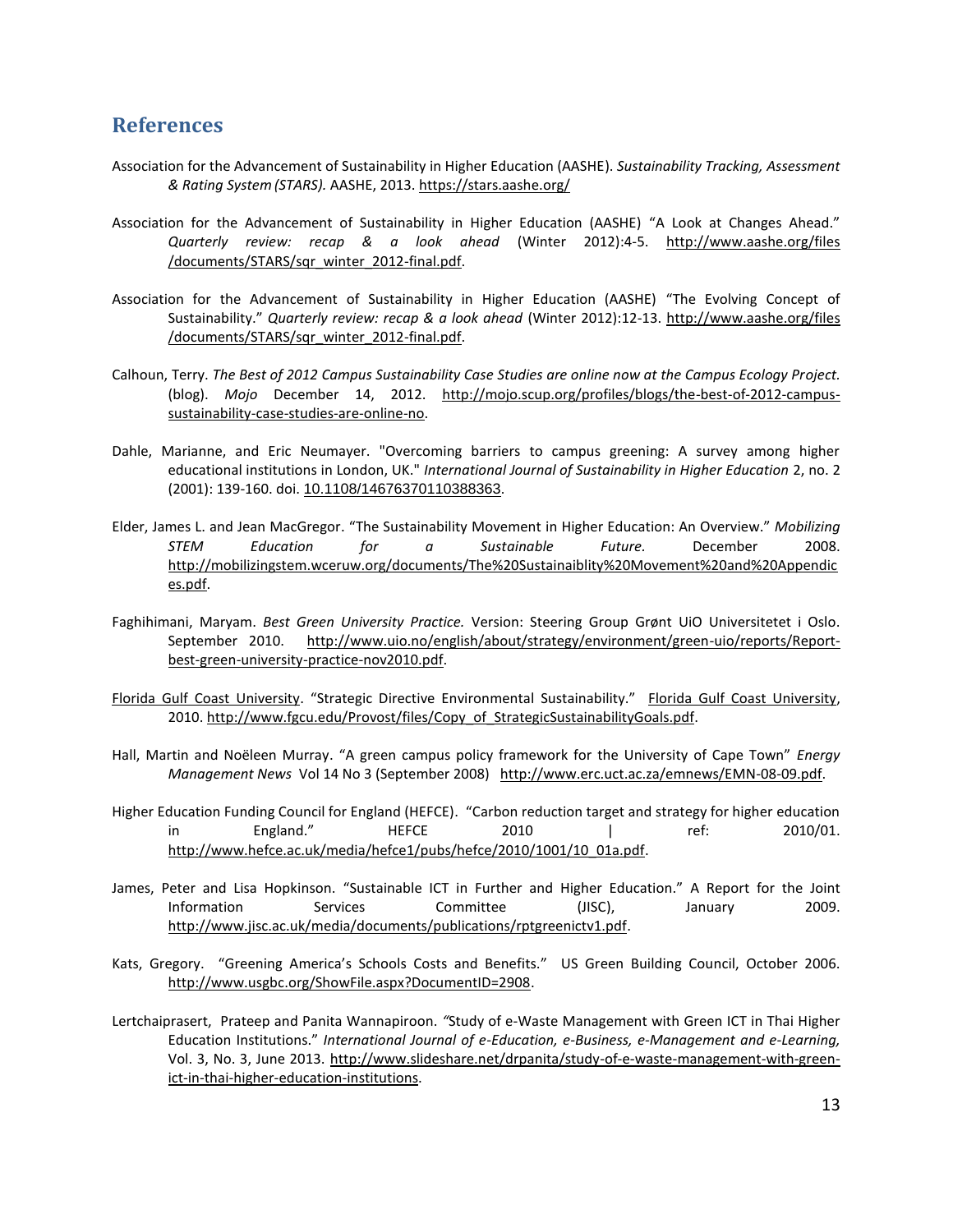- Lee Young and Partners. *Feasibility Study To Improve Parking On Main Campus, St. Augustine.* Presentation to stakeholders, UWI, September 2013.
- People and Planet. *Green League 2012 Tables.* People and Planet, 2013. [http://peopleandplanet.org/green](http://peopleandplanet.org/green-league-2012/tables)[league-2012/tables.](http://peopleandplanet.org/green-league-2012/tables)
- Princeton Review. *The Princeton Review's Guide to 322 Green Colleges*. US: TPR Education IP Holdings, LLC, 2013. [http://www.princetonreview.com/uploadedFiles/Sitemap/Home\\_Page/Campaign/2013/GreenGuide/\\_M](http://www.princetonreview.com/uploadedFiles/Sitemap/Home_Page/Campaign/2013/GreenGuide/_MEDIA/2013_green-guide.pdf) [EDIA/2013\\_green-guide.pdf.](http://www.princetonreview.com/uploadedFiles/Sitemap/Home_Page/Campaign/2013/GreenGuide/_MEDIA/2013_green-guide.pdf)
- Universitas Indonesia. *UI GreenMetric World University Ranking.* Universitas Indonesia, 2013. [http://greenmetric.ui.ac.id/id/page/ranking-2012.](http://greenmetric.ui.ac.id/id/page/ranking-2012)
- University of the West Indies. The University of the West Indies Mona Annual Report to Council 2011/2012. UWI, 2013.
- University of the West Indies. *The University of the West Indies Strategic Plan, 2012-2017.*
- University of Copenhagen. *Green Campus.* University of Copenhagen, 2013. [http://climate.ku.dk/green\\_campus/.](http://climate.ku.dk/green_campus/)
- United Kingdom Carbon Trust. *Air conditioning Maximising comfort, minimising energy consumption*.London, March 2012. [http://www.carbontrust.com/media/7393/ctg055\\_energy\\_surveys.pdf.](http://www.carbontrust.com/media/7393/ctg055_energy_surveys.pdf)
- United Kingdom Carbon Trust. *Energy Surveys A practical guide to identifying energy saving opportunities*. London, September 2011. [http://www.carbontrust.com/media/7393/ctg055\\_energy\\_surveys.pdf.](http://www.carbontrust.com/media/7393/ctg055_energy_surveys.pdf)
- United Nations. *Report of the World Commission on Environment and Development: Our Common Future*. United Nations 1987. [http://conspect.nl/pdf/Our\\_Common\\_Future-Brundtland\\_Report\\_1987.pdf.](http://conspect.nl/pdf/Our_Common_Future-Brundtland_Report_1987.pdf)
- United Nations Environment Programme. *UNEP Climate Change Factsheet*. July 2010. [http://www.unep.org/climatechange/Introduction/tabid/233/language/en-US/Default.aspx.](http://www.unep.org/climatechange/Introduction/tabid/233/language/en-US/Default.aspx)
- United Nations Environment Programme. *UNEP Climate Change Programme.* June 2009. [http://www.unep.org/climatechange/Introduction/tabid/233/language/en-US/Default.aspx.](http://www.unep.org/climatechange/Introduction/tabid/233/language/en-US/Default.aspx)
- Wright, Tarah S.A."Definitions and frameworks for environmental sustainability in higher education" *International Journal of Sustainability in Higher Education* Vol. 3 Issue: 3 (2002): 203 – 220. DOI: [10.1108/14676370210434679.](http://dx.doi.org/10.1108/14676370210434679)

*Halima-Sa'adia Kassim 2013/11/05*

 $\overline{\phantom{a}}$ 

<sup>1</sup> Wright (2002) and Faghihimani (2010) identified the Stockholm Declaration (1972), Talloires Declaration (1990), Halifax Declaration (1991), The Agenda 21 (1992), The Kyoto Declaration of the International Association of Universities (1993), The Swansea Declaration (1993), Declaration of Thessaloniki (1997), Luneburg Declaration (2000), and the World Summit on Sustainable Development (2002) as examples of policies and declarations that acted as a catalyst for universities to integrate sustainability policies into their operations and mission statement.

<sup>&</sup>lt;sup>2</sup> The sample study for this project is 20 universities which have signed at least one of the Education for Sustainable Development Declarations. They include: the top 10 universities according to Times Higher Education (THE) Ranking 2009